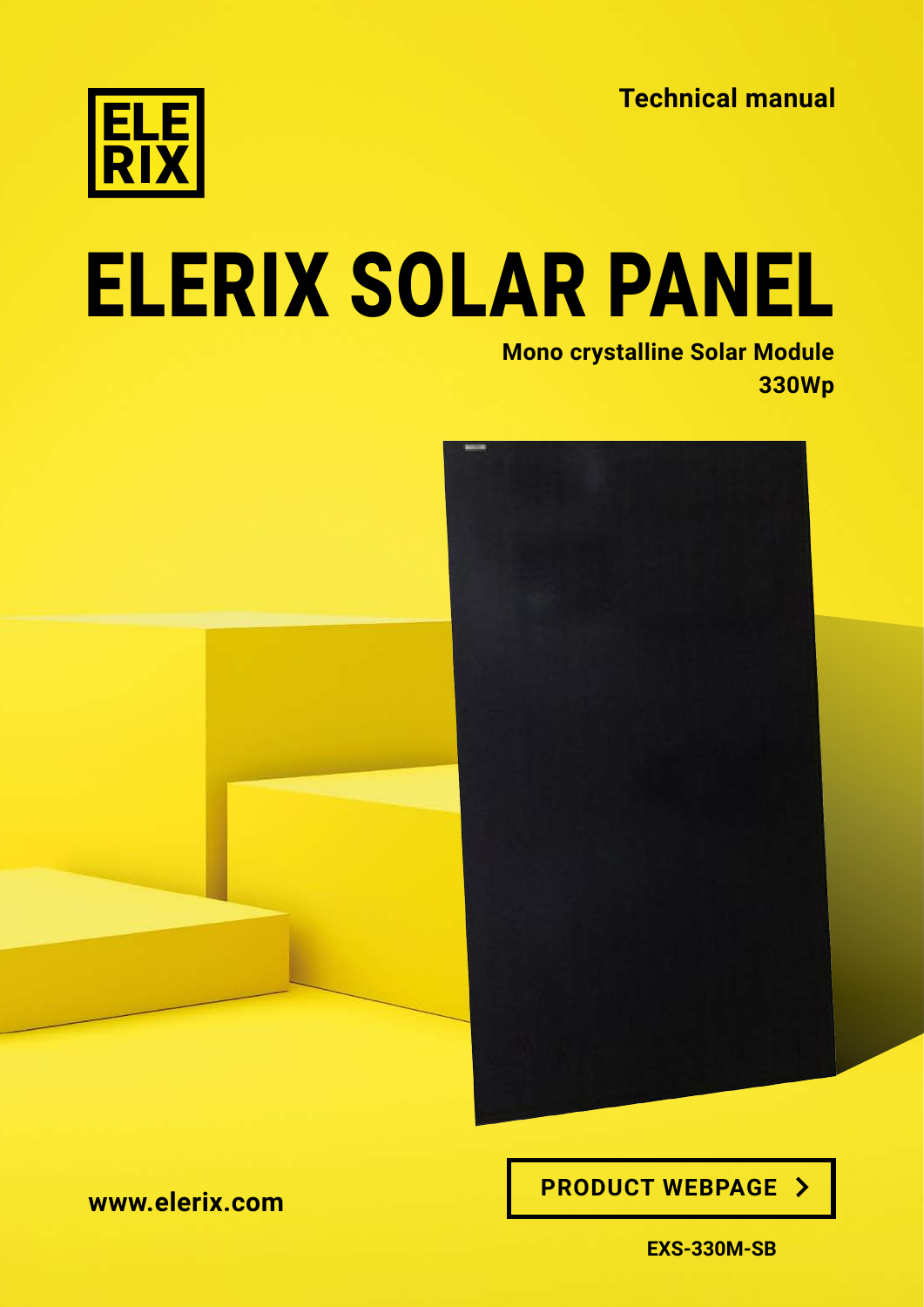**Mono crystalline Solar Module 330Wp**



#### ELERIX Mono crystalline Solar Module 330Wp

#### Features

- Positive power tolerance up to 5w
- Heavy snow load up to 5400 Pa and wind load up to 3800Pa
- IP68 junction box is available for long term weather endurance
- Salt mist, ammonia and blowing sand resistance, apply to seaside, farm and desert areas
- Selective materials and rigid process effectively control Potential Induced Degradation (PID)
- Total quality control and complete traceability of Material by Shop Floor Control (SFC)

#### **Warranty**

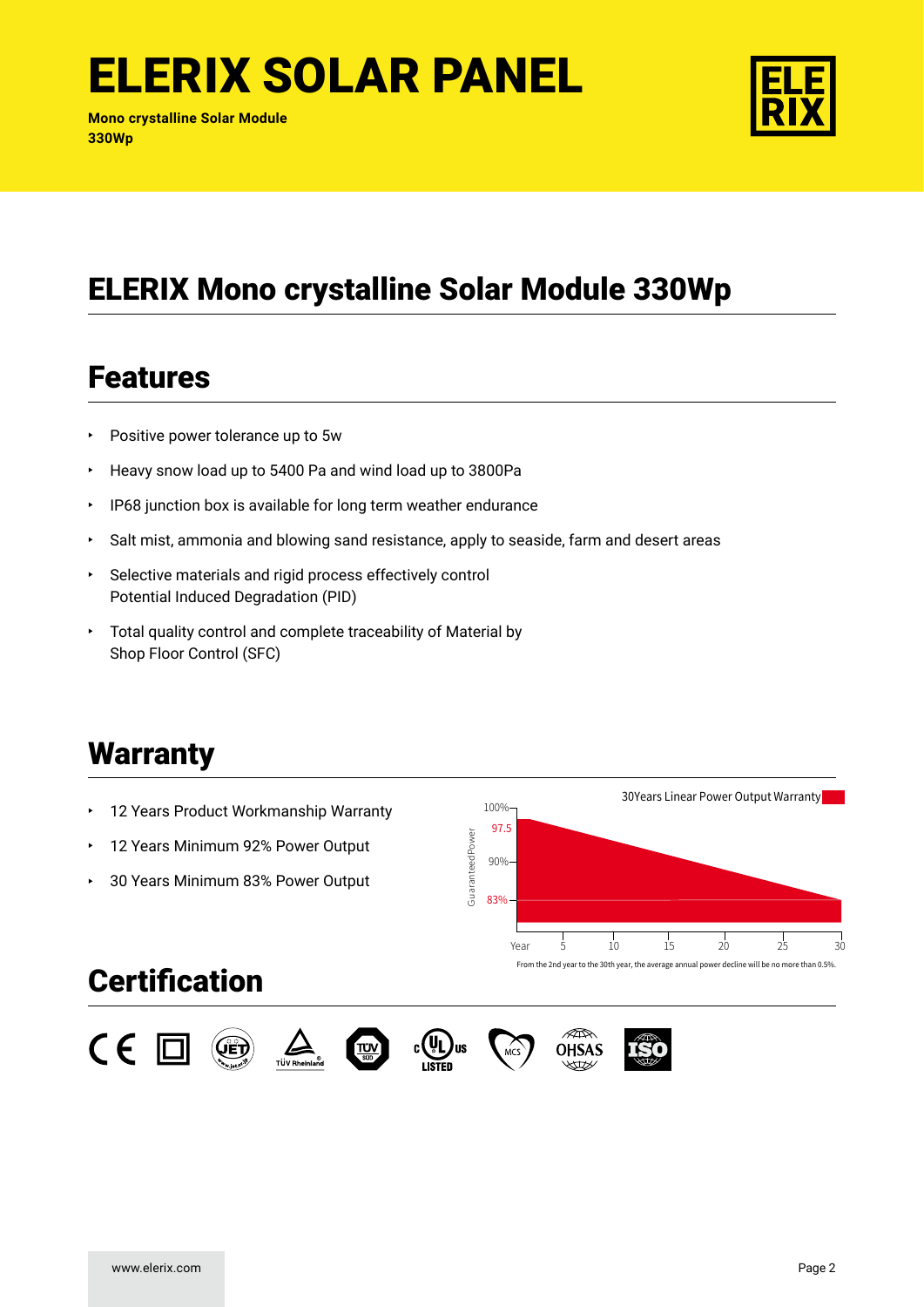**Mono crystalline Solar Module 330Wp**







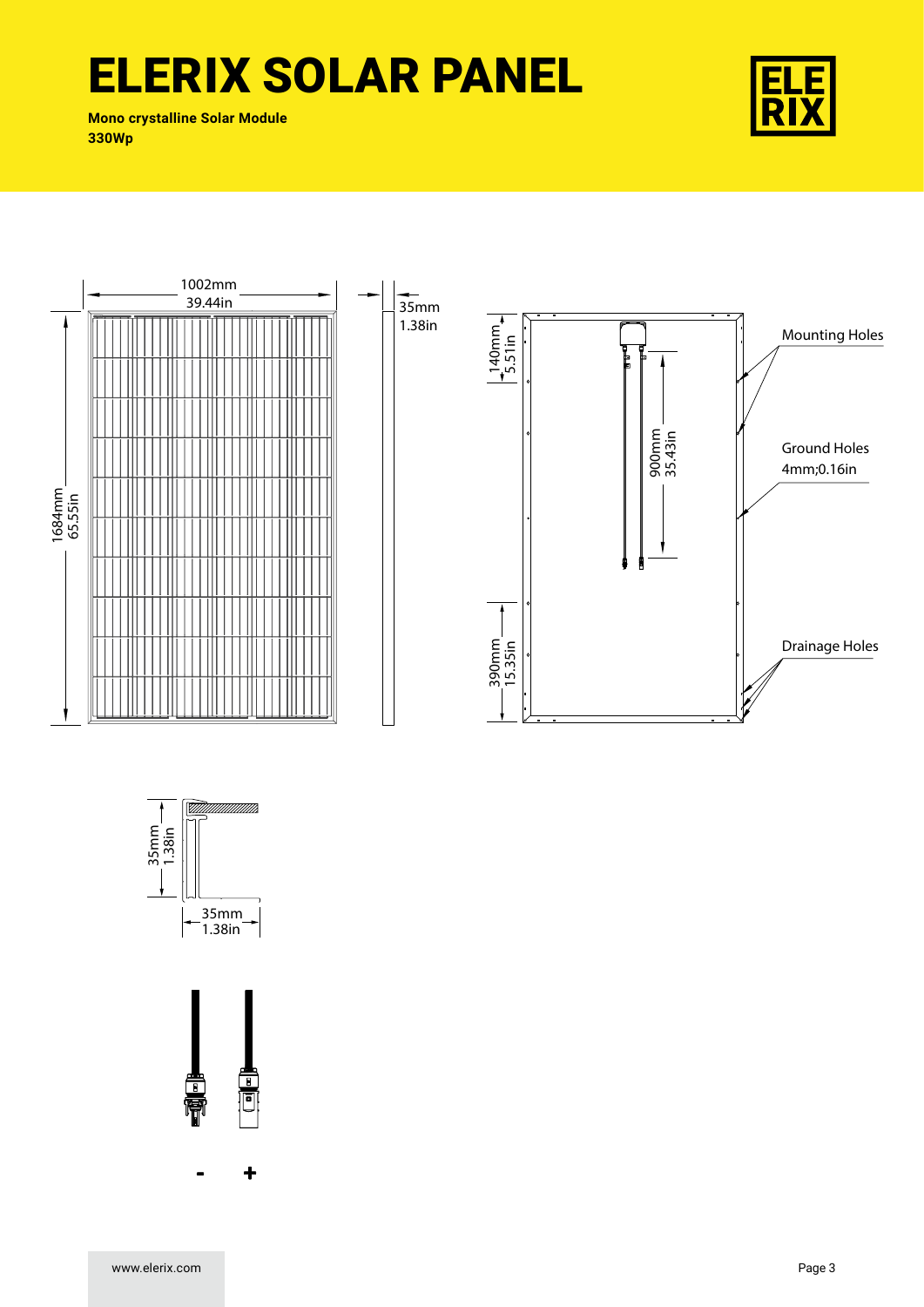**Mono crystalline Solar Module 330Wp**



| <b>Electrical Specification</b> | <b>EXS-330M-SB</b>             |
|---------------------------------|--------------------------------|
| Maximum Power (Pmax)            | 330W                           |
| Module Efficiency               | 19,78%                         |
| Open Circuit Voltage (Voc)      | 41,3V                          |
| Short Circuit Current (Isc)     | 10,31A                         |
| Maximum Power Voltage (Vmp)     | 33,8V                          |
| Maximum Power Current (Imp)     | 9,77A                          |
| Maximum System Voltage          | 1500V (IEC/UL) /1000V (IEC/UL) |
| Maximum Series Fuse Rating      | 20A                            |
| <b>Power Tolerance</b>          | $0 - +5W$                      |

Standard Test Conditions (STC) of irradiance of 1000 W/m2 , spectrum AM 1.5 and cell temperature of 25°C. The NOCT is obtained under the Test Conditions: 800W/m², 20°C ambient temperature, AM 1.5 Spectrum, 1m/s wind speed.

| <b>Mechanical Specification</b>  |                            |
|----------------------------------|----------------------------|
| Module Dimension (mm)            | 1684 x 1002 x 35           |
| Number of Cell                   | 60                         |
| Weight (kgs)                     | 19kg                       |
| Maximum Load (TUV) (Pascal)      | 5400                       |
| Junction Box and Cable connector | IP68 rated; MC4 compatible |
| Back-sheet and frame Color       | <b>Black</b>               |
| <b>Ribbons and Busbar Color</b>  | <b>Black</b>               |